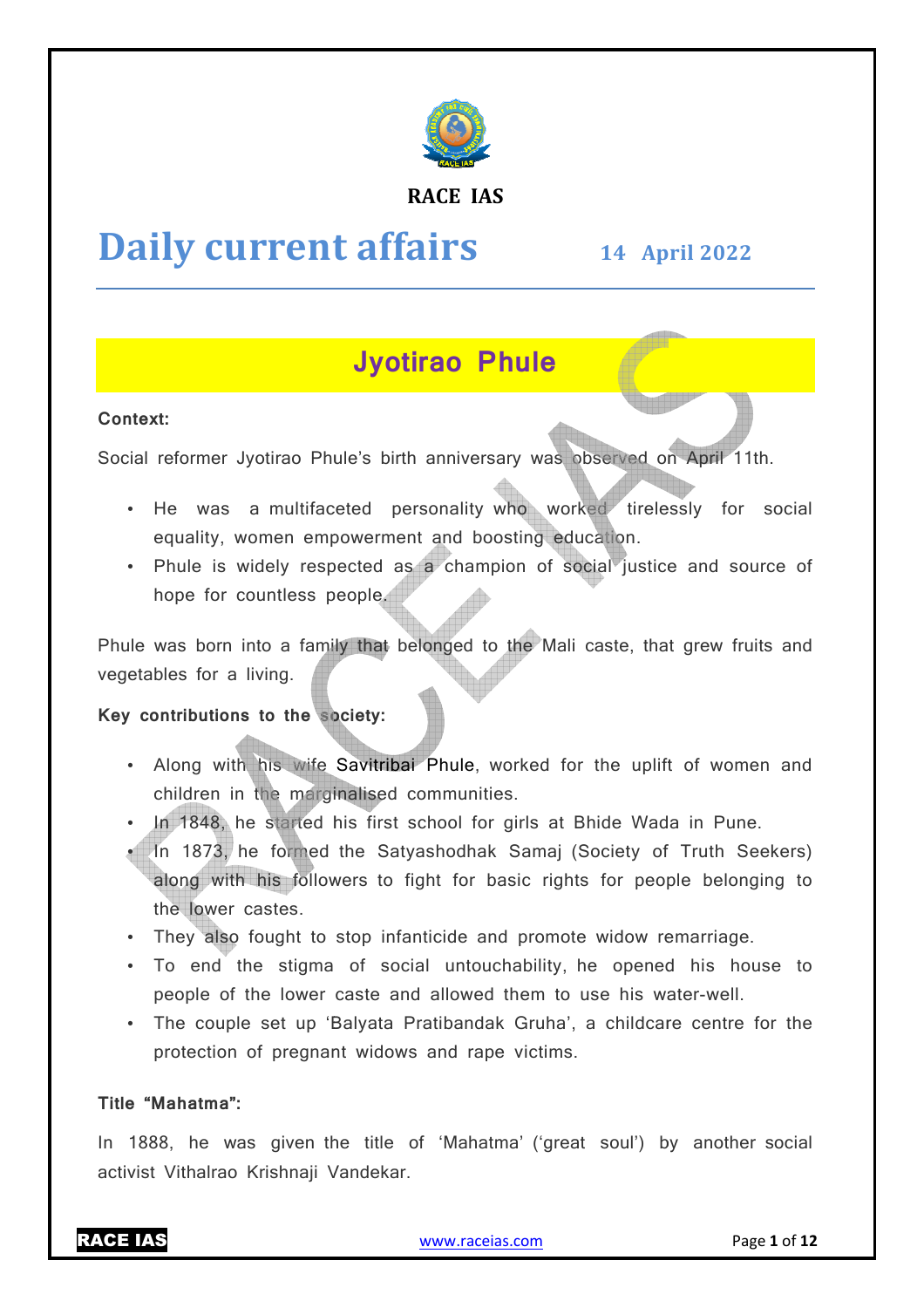#### **His famous works:**

Tritiya Ratna (1855), Gulamgiri (1873), Shetkarayacha Aasud, or Cultivator's Whipcord (1881), Satyashodhak Samajokt Mangalashtakasah Sarva Puja-vidhi (1887).



**Sources: Indian Express.**

# **Midday meal and supplements:**

Context:

From the next academic session, Karnataka is likely to become the 13th state to provide eggs under the **midday meal** scheme.

- The proposal comes on the back of successive surveys pointing out high prevalence of malnutrition, anemia and low immunity among children in many parts of the
- The National Family Health Survey-V found 35% children under five stunted, and around 20% wasted.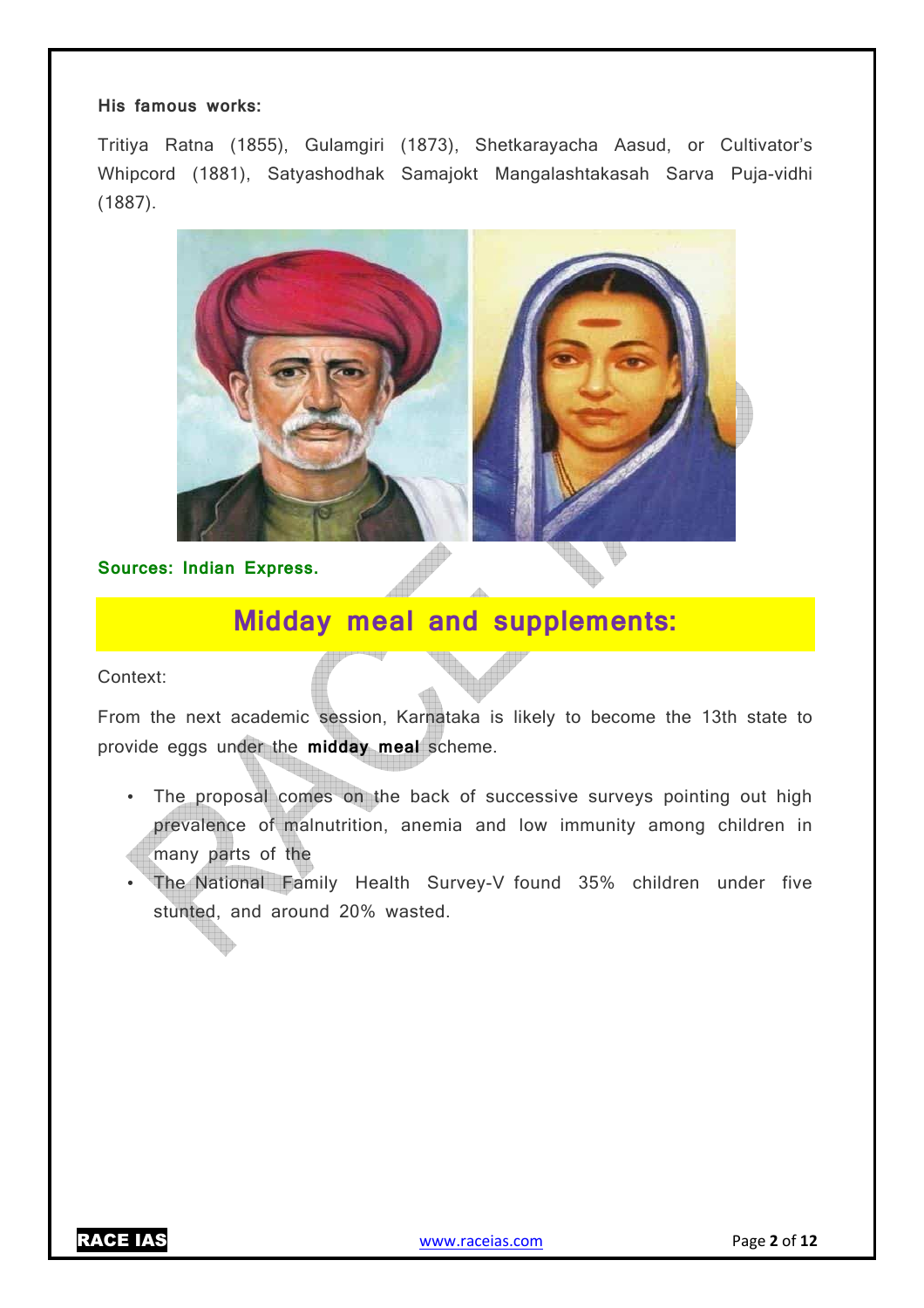# ADDITIONAL FOOD ITEMS SERVED TO CHILDREN

| <b>STATE</b>       | <b>FOOD</b>                                      | <b>NUMBER OF DAYS / WEEK</b> |                |
|--------------------|--------------------------------------------------|------------------------------|----------------|
| Andhra Pradesh     | Egg/Banana, Chikki                               |                              | 5.3            |
| Bihar              | Egg                                              |                              |                |
| Gujarat            | Milk (12 dists, 26 blocks)                       |                              | 5              |
| Haryana            | Milk                                             |                              | 3              |
| <b>Iharkhand</b>   | Egg/Seasonal fruit                               |                              | $\mathbf{2}$   |
| Karnataka          | Hot flavoured milk                               |                              | 5              |
| Kerala             | Boiled egg/Banana, Milk                          |                              | 1,2            |
| Madhya Pradesh     | Milk                                             |                              | 3              |
| <b>Maharashtra</b> | Banana/Soya biscuit/Rajgira<br>1<br>laddu/Chikki |                              |                |
| Odisha             | Egg                                              |                              | $\overline{2}$ |
| Punjab             | Sweet kheer                                      |                              | 1              |
| Rajasthan          | Seasonal fruit, Hot milk                         |                              | 1, Daily       |
| <b>Tamil Nadu</b>  | Egg/Banana                                       |                              | Daily          |
| Telangana          | Egg                                              |                              | 3              |



**STATE FOOD NUMBER OF DAYS/WEEK Uttar Pradesh** Seasonal fresh fruit  $\mathbf{1}$ Uttarakhand Egg/Fruit/Milk/Gud papdi/ Ramdana ke laddu 1 **West Bengal** Egg/Cheese/Mushroom  $\mathbf{I}$ 

# **PM Poshan/midday meal scheme:**

- Midday meal scheme was renamed PM Poshan Shakti Nirman or PM Poshan in 2021.
- It was launched on August 15 1995 as a centrally sponsored scheme.
- Coverage: Initially, it was launched for students up to Class 5. In 2007, the UPA government expanded it to Class 8.
- The Scheme comes under the Ministry of HRD.

# **History:**

- 1. The first initiative to provide meals to children had been taken by the erstwhile Madras Municipal Corporation around 1920.
- 2. In post-Independence India, Tamil Nadu was again the pioneer, with Chief Minister K Kamaraj rolling out a school feeding scheme in 1956.
- 3. Kerala had a school lunch scheme run by a humanitarian agency from 1961.
- 4. The state government officially took over the initiative on December 1, 1984, making Kerala the second state in the country to have a school lunch programme.

**What is the scale of the scheme today?**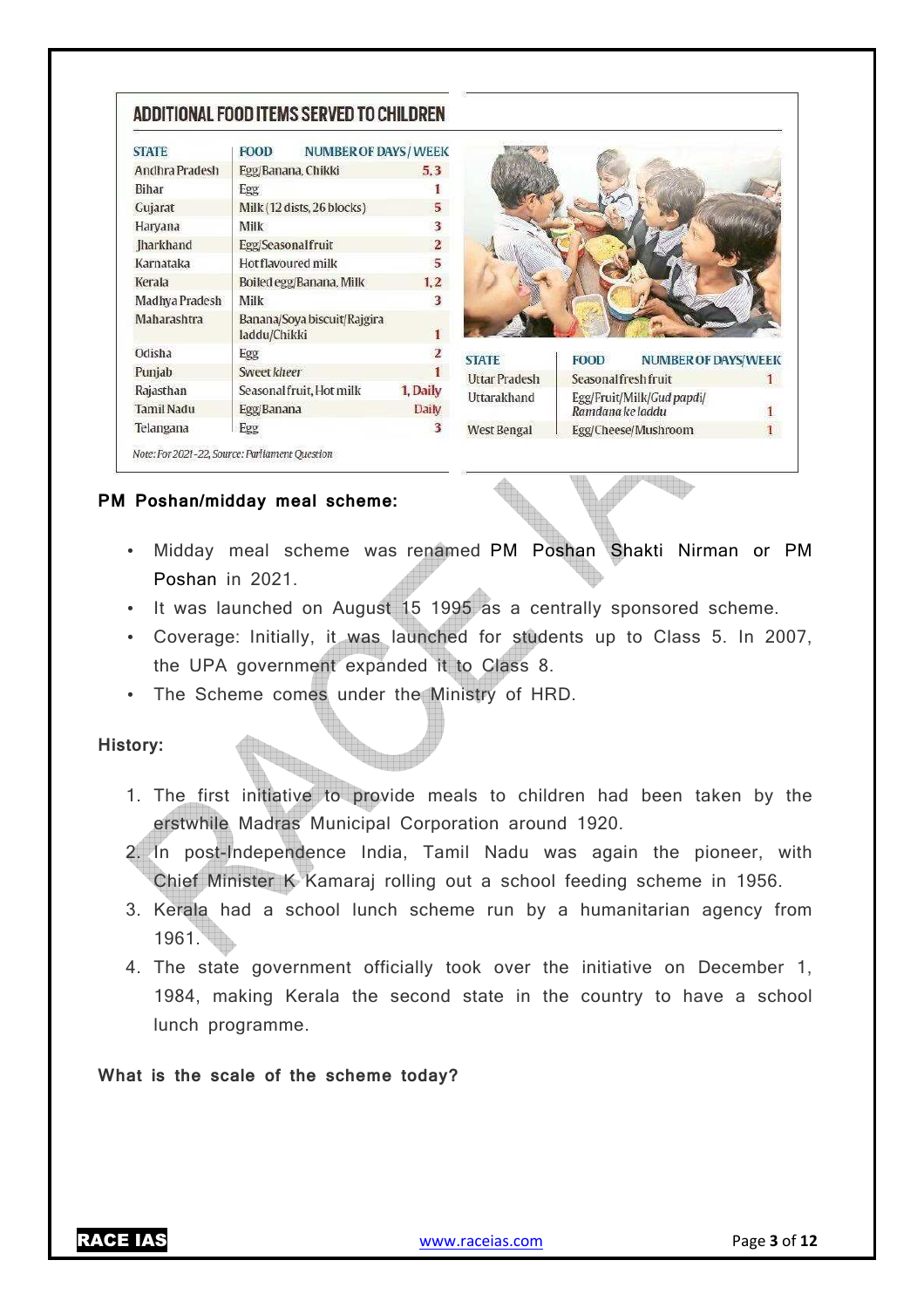- The scheme covers 11.80 crore children across Classes 1 to 8 (age group 6 to 14) in11.20 lakh government and government-aided schools and those run by local bodies.
- In the Budget for 2022-23, the Centre has earmarked Rs 10,233 crore for the scheme, while the states are expected to spend Rs 6,277 crore.

### **Legal rights:**

- It is guaranteed under the provisions of the National Food Security Act, 2013 (NFSA).
- It is also based on the Supreme Court's ruling in People's Union of Civil Liberties vs Union of India and Others (2001).

# **Calories requirements:**

- For children in primary grades: at least 450 calories and 12 gm protein.
- For upper primary children, the requirements are 700 calories and 20 gm protein.

### **Implementation:**

Under the rules, the allocation of Rs 4.97 per child per day (primary classes) and Rs 7.45 (upper primary) are shared in 60:40 ratio with states and UTs with a legislature, and 90:10 with the Northeastern states, Jammu and Kashmir, Himachal Pradesh and Uttarakhand, while the Centre bears 100% of the costs in UTs without legislature.

- But the states and UTs that supplement the meals with additional items such as milk and eggs contribute more.
- Components such as payments to cooks and workers are also split in the same ratio between the Centre and states.

# **Sources: Indian Express.**

# **Simplification of child adoption process in India:**

### **Context:**

The Supreme Court has agreed to hear a plea that seeks to simplify the legal process involved in child adoption.

**Need for:**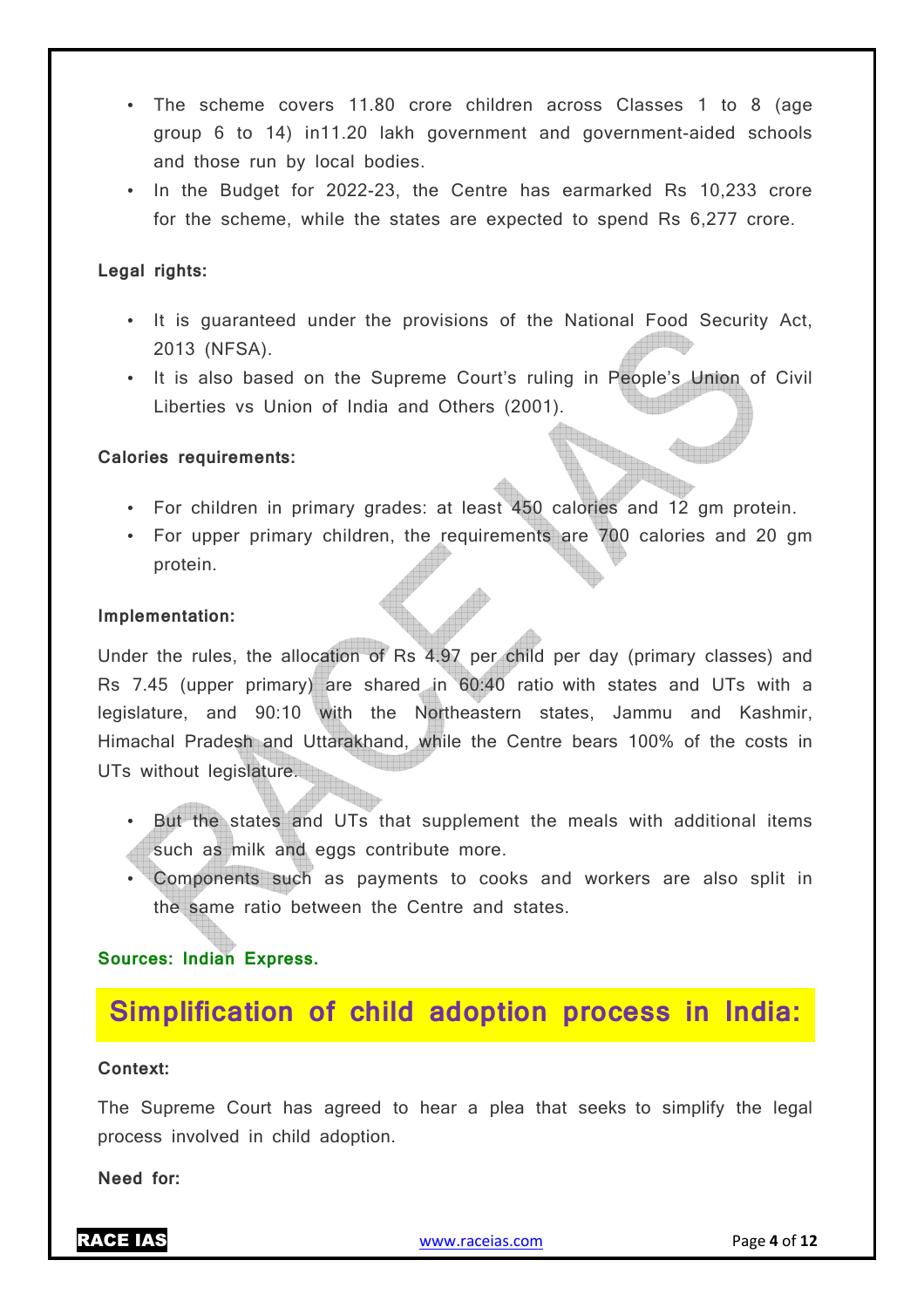The present adoption procedure is complex. As a result merely 4,000 adoptions happen on a yearly basis in our country.

- The ongoing pandemic has left three crore children orphaned.
- There is also an anomaly on the legislature front as adoption is being governed by the Hindu Adoption and Maintenance Act of 1956 which has a nodal ministry as the Ministry of Law and Justice while the aspects of Orphans are dealt with by the Ministry of Women and Child Development.
- There are also concerns and loopholes wrt inter-country adoptions.

# **Adoption in India:**

In India, an Indian citizen or a non-resident Indian (NRI) can adopt a child under the Hindu Adoption and Maintenance Act of 1956 and the Guardian and Wards Act of 1890.

### **Eligibility criteria for prospective adoptive parents:**

- 1. The prospective adoptive parents shall be physically, mentally and emotionally stable, financially capable and shall not have any life threatening medical condition.
- 2. Any prospective adoptive parents, irrespective of his marital status and whether or not he has biological son or daughter, can adopt a child subject to following, namely:-
- 1. the consent of both the spouses for the adoption shall be required, in case of a married couple;
- 2. a single female can adopt a child of any gender;
- 3. a single male shall not be eligible to adopt a girl child;
- 1. No child shall be given in adoption to a couple unless they have at least two years of stable marital relationship.
- 2. The minimum age difference between the child and either of the prospective adoptive parents shall not be less than twenty-five years.
- 3. The age criteria for prospective adoptive parents shall not be applicable in case of relative adoptions and adoption by step-parent.
- 4. Couples with three or more children shall not be considered for adoption except in case of special need children.

**What is the procedure to be followed with children who have been orphaned?**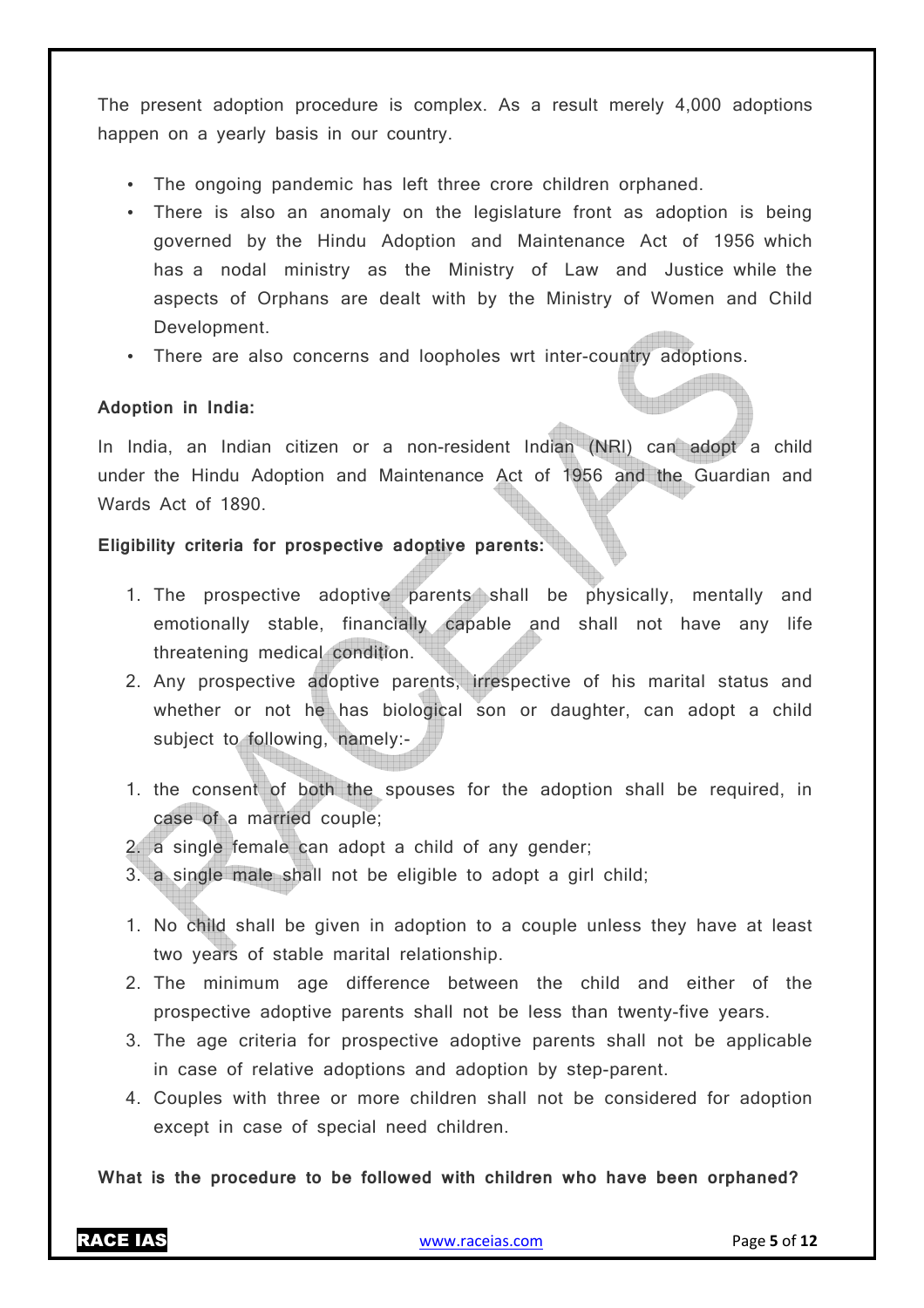- 1. If someone has information about a child in need of care, then they must contact one of the four agencies: Childline 1098, or the district Child Welfare Committee (CWC), District Child Protection Officer (DCPO) or the helpline of the State Commission for Protection of Child Rights.
- 2. Following this, the CWC will assess the child and place him or her in the immediate care of a Specialised Adoption Agency.
- 3. When there is a child without a family, the State becomes the guardian.

# **About CARA:**

- Central Adoption Resource Authority (CARA) is a statutory body of Ministry of Women & Child Development, Government of India.
- It functions as the nodal body for adoption of Indian children and is mandated to monitor and regulate in-country and inter-country adoptions.
- CARA is designated as the Central Authority to deal with inter-country adoptionsin accordance with the provisions of the Hague Convention on Inter-country Adoption, 1993, ratified by Government of India in 2003.
- CARA primarily deals with adoption of orphan, abandoned and surrendered children through its associated /recognised adoption agencies.
- CARA is also mandated to frame regulations on adoption-related matters from time to time as per Section 68 of the Juvenile Justice (Care and Protection of Children) Act, 2015.

**Sources: Indian Express.**

# **What is the '2+2' format of dialogue?**

# **Context:**

The fourth '2+2' dialogue between India and the United States is underway in Washington DC.

• India's External Affairs and Defence Ministers, S Jaishankar and Rajnath Singh, are meeting with their American counterparts, Secretary of State Anthony Blinken and Secretary of Defense Lloyd Austin.

# **What are 2+2 talks?**

The 2+2 dialogue is a format of meeting of the foreign and defence ministers of India and its allies on strategic and security issues.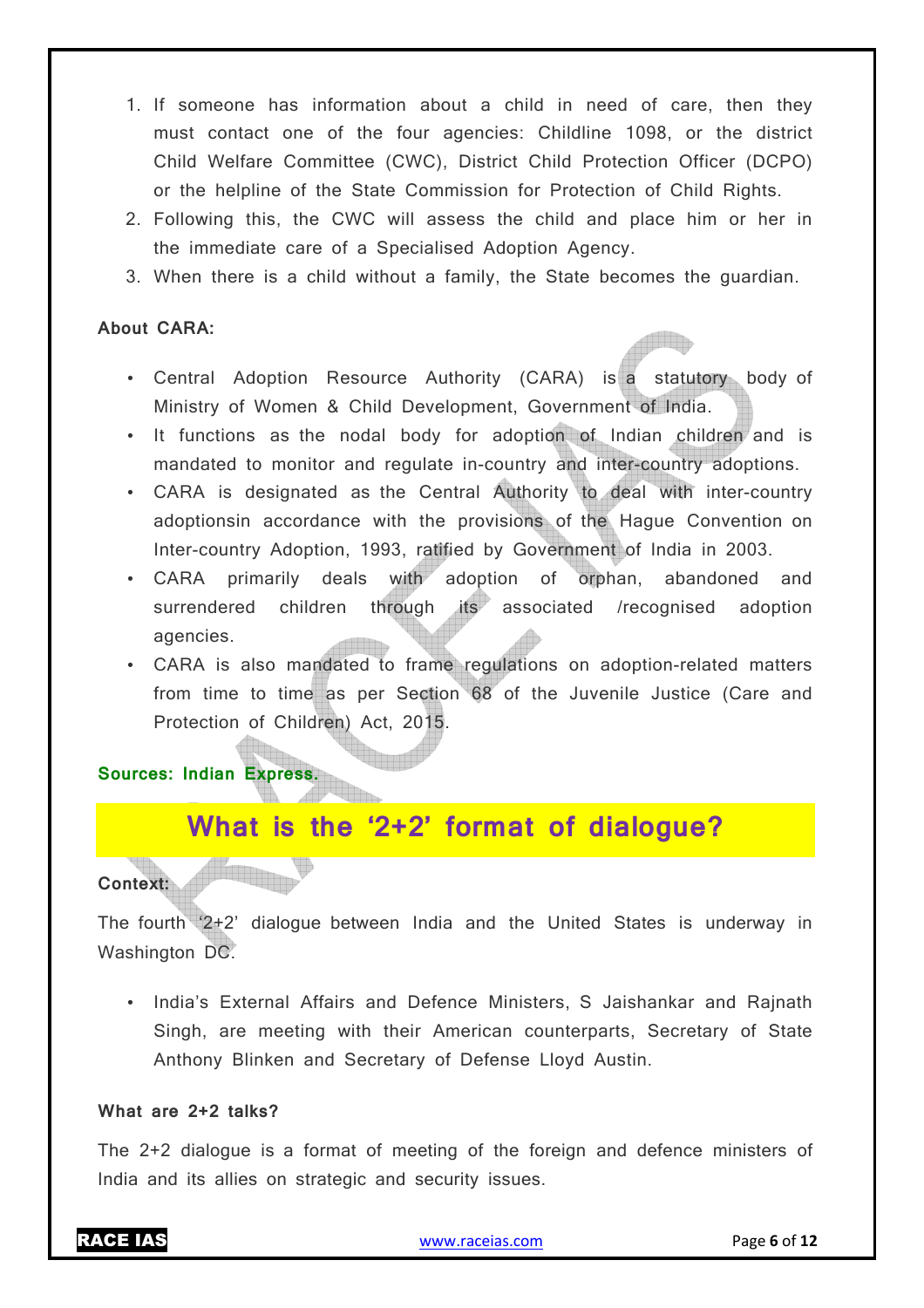#### **Significance:**

A 2+2 ministerial dialogue enables the partners to better understand and appreciate each other's strategic concerns and sensitivities taking into account political factors on both sides, in order to build a stronger, more integrated strategic relationship in a rapidly changing global environment.

#### **India's strategic 2+2 partners:**

India has 2+2 dialogues with four key strategic partners: the US, Australia, Japan, and Russia. Besides Russia, the other three countries are also India's partners in the Quad.

• The US is India's oldest and most important 2+2 talks partner.

#### **Outcomes of the '2+2' dialogues:**

Over the years, the strategic bilateral relationship with its partners, including the dialogues held in the 2+2 format, have produced tangible and far-reaching results for India.

• India and the US have signed a troika of "foundational pacts" for deep military cooperation, beginning with the Logistics Exchange Memorandum of Agreement (LEMOA) in 2016, followed by the Communications Compatibility and Security Agreement (COMCASA) after the first 2+2 dialogue in 2018, and then the Basic Exchange and Cooperation Agreement (BECA) in 2020.

# **Sources: Indian Express.**

# **5G Vertical Engagement and Partnership Program:**

#### **Context:**

The Department of Telecommunications (DoT) has invited Expression of Interest (EoI) for "5G Vertical Engagement and Partnership Program (VEPP)" initiative to build strong collaboration partnerships across 5G Use-case ecosystem stakeholders.

**About the 5G VEPP:**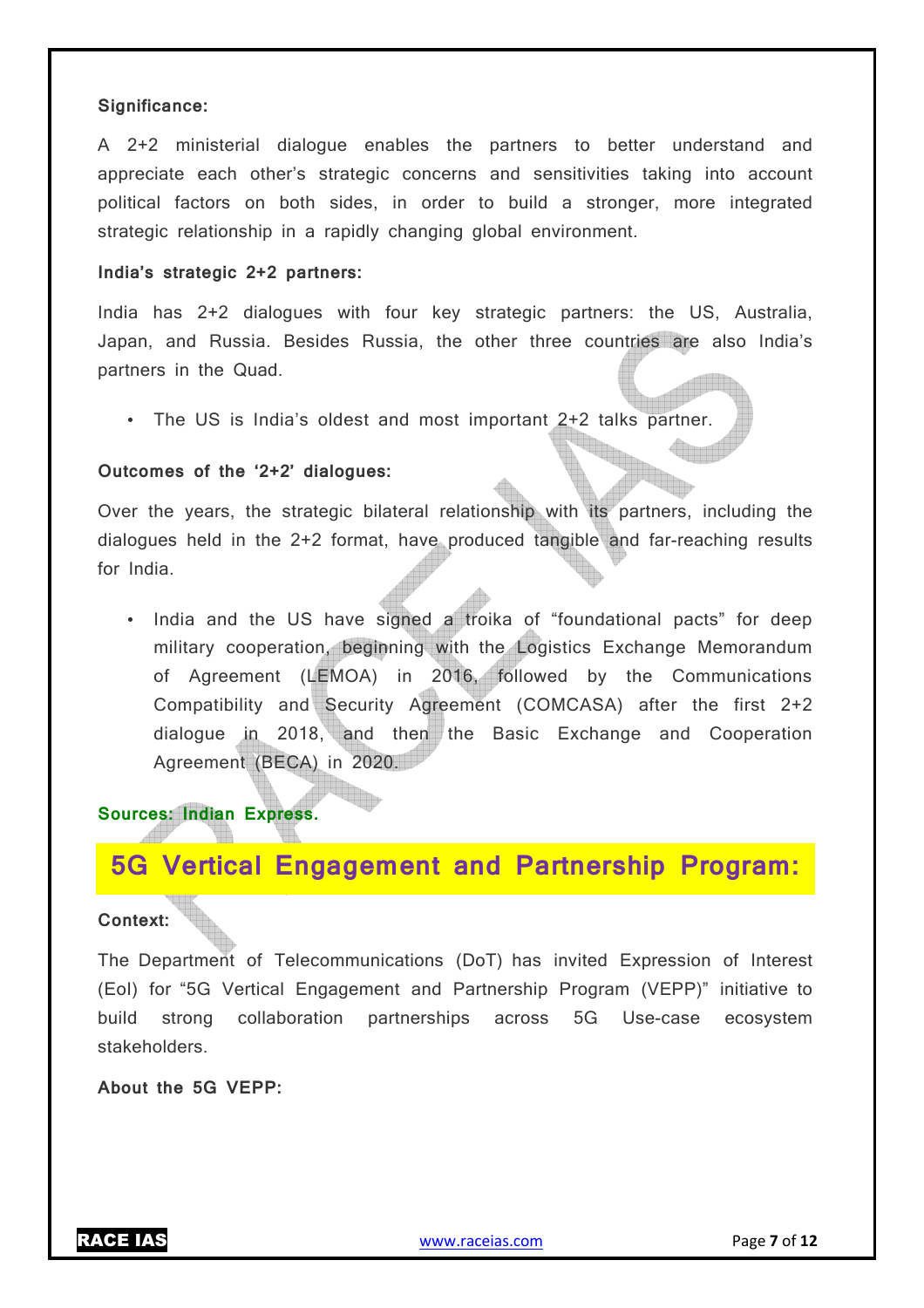- It is an Initiative, where the DoT will "facilitate necessary approvals, regulatory clearances to enable use case prototyping, pilots, demos, trials at the user or vertical industry premises".
- The DoT will facilitate access to experimental spectrum, access to testbeds and engagement with academia, other ministries for necessary regulatory policies and pilots wherever feasible.

### **Objectives:**

It seeks to build strong collaboration partnerships across 5G Use-case ecosystem stakeholders with velocity and with an exclusive emphasis to address User/Vertical Industry needs.

#### **Significance:**

It will enable close collaboration between User verticals and 5G Tech stakeholders (Service providers, Solution providers & partner Original Equipment Manufacturers), which can trigger a multiplier effect to try & finetune 5G digital solutions in respective economic verticals.

# **Where does India stand in terms of trials and launch?**

- The government has said the auction of 5G spectrum would take place in March or April 2022. Some experts say it could be delayed by at least one quarter as telecom service providers are yet to complete their trials and test various aspects.
- Telecom Regulatory Authority of India (TRAI) is in the final stages of stakeholder consultations, and is likely to submit its recommendations to the DoT early 2022.
- Meanwhile, Private Telecom companies have progressed at various levels regarding the rollout of 5G – like conducting trials, testing speeds and building indigenous 5G networks.

### **What is 5G?**

• 5G is the next generation of mobile broadband that will eventually replace, or at least augment 4G LTE connection.

### **Features and benefits of the 5G technology:**

1. Operate in the millimeter wave spectrum (30-300 GHz) which have the advantage of sending large amounts of data at very high speeds.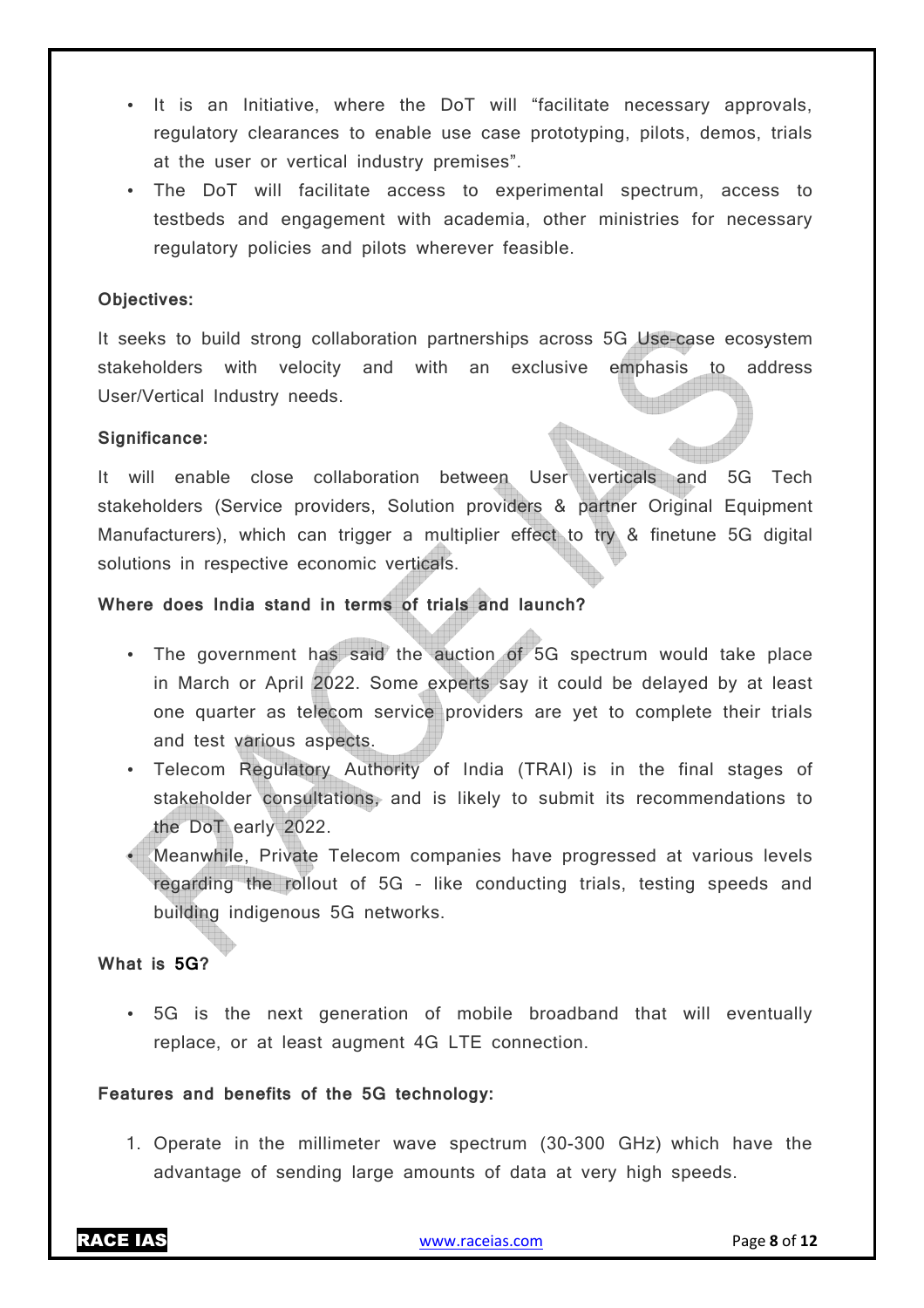- 2. Operate in 3 bands, namely low, mid and high frequency spectrum.
- 3. Reduced latency will support new applications that leverage the power of 5G, the Internet of Things (IoT), and artificial intelligence.
- 4. Increased capacity on 5G networks can minimize the impact of load spikes, like those that take place during sporting events and news events.



#### **Significance of the technology:**

India's National Digital Communications Policy 2018 highlights the importance of 5G when it states that the convergence of a cluster of revolutionary technologies including 5G, the cloud, Internet of Things (IoT) and data analytics, along with a growing start-up community, promise to accelerate and deepen its digital engagement, opening up a new horizon of opportunities.

# **Sources: Indian Express.**

# **State Energy and Climate Index:**

#### **Context:**

Recently, the NITI Aayog launched the State Energy and Climate Index (SECI).

• It is the first index that aims to track the efforts made by states and UTs in the climate and energy sector.

**State Energy and Climate Index:**

RACE IAS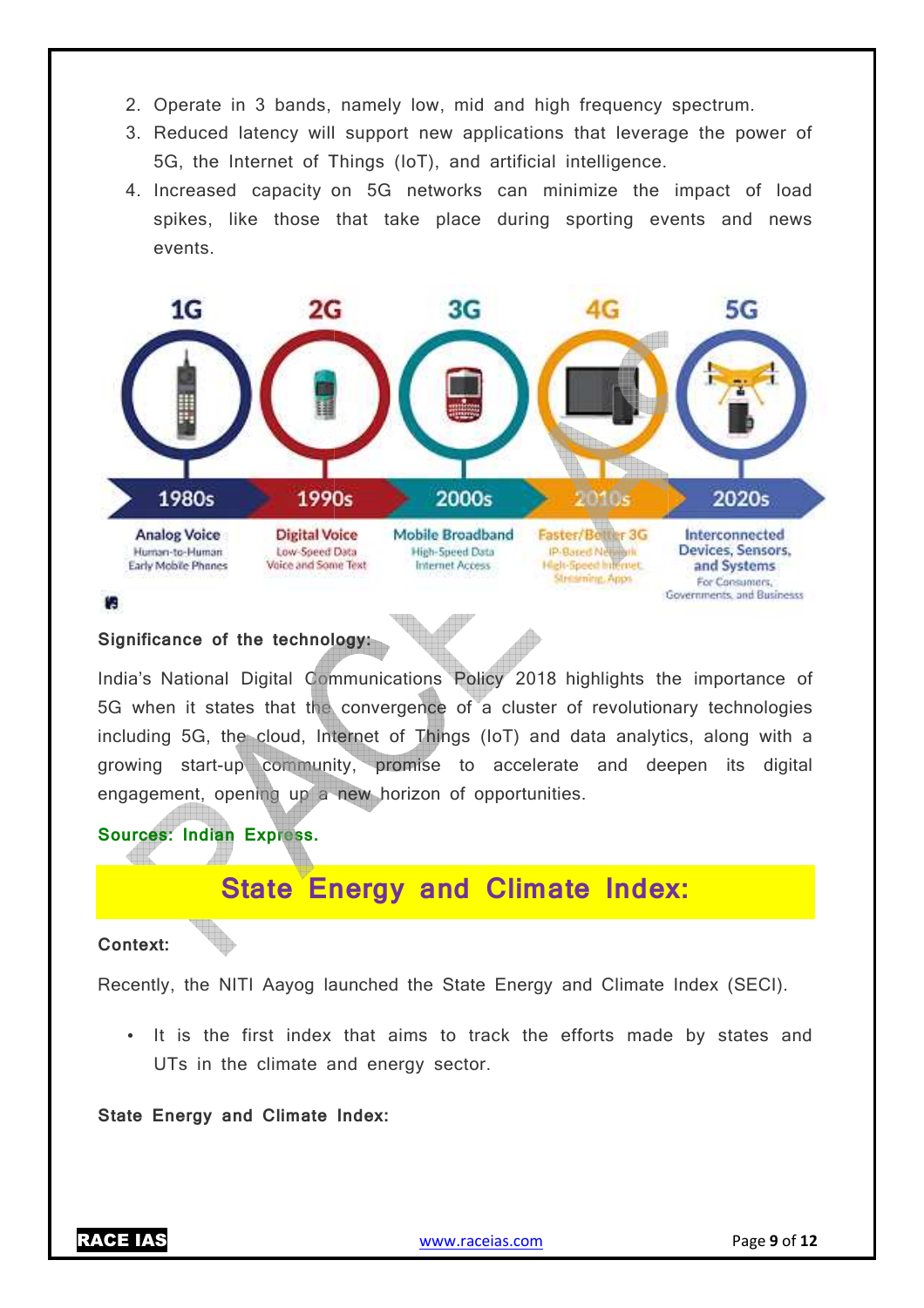- The States have been categorized based on size and geographical differences as larger and smaller States and UTs.
- The index is based on 2019-20 data.
- The states and UTs are categorized into three groups: Front Runners, Achievers, and Aspirants.

### **The objectives of the index are:**

- 1. Ranking the States based on their efforts towards improving energy access, energy consumption, energy efficiency, and safeguarding the environment.
- 2. Helping drive the agenda of the affordable, accessible, efficient and clean energy transition at the State level.
- 3. Encouraging healthy competition among the states on different dimensions of energy and climate.

# It ranks the states' performance on 6 parameters, namely

- 1. DISCOM's Performance.
- 2. Access, Affordability and Reliability of Energy.
- 3. Clean Energy Initiatives.
- 4. Energy Efficiency.
- 5. Environmental Sustainability.
- 6. New Initiatives.

The parameters are further divided into 27 indicators.

# **Performance of various states:**

- 1. Gujarat, Kerala and Punjab have been ranked as the top three performers in the category of larger States, while Jharkhand, Madhya Pradesh and Chhattisgarh were the bottom three States.
- 2. Goa emerged as the top performer in the smaller States category followed by Tripura and Manipur.
- 3. Among UTs, Chandigarh, Delhi and Daman & Diu/Dadra & Nagar Haveli are the top performers.
- 4. Punjab was the best performer in discom performance, while Kerala topped in access, affordability and reliability category.
- 5. Haryana was the best performer in clean energy initiative among larger States and Tamil Nadu in the energy efficiency category.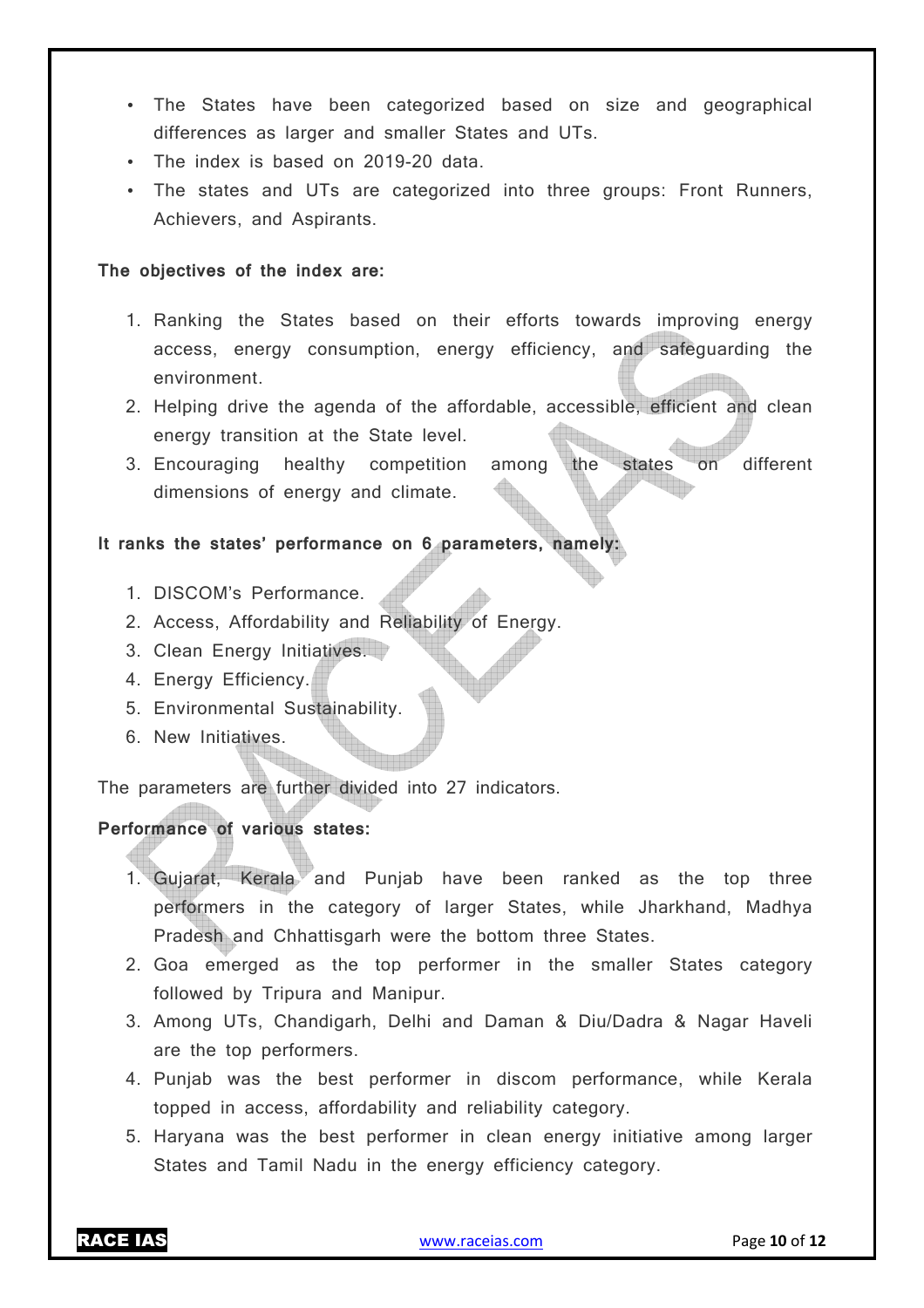### **Sources: the Hindu.**

# **Wagah of Gujarat:**

- It is an Indo-Pakistan border viewing point in Nadabet in Gujarat.
- Located around 188 km from Ahmedabad in the Rann of Kutch region.
- Pakistan is around 150 metres from the border pillar 960 at Nadabet.
- Launched as part of the Seema Darshan project.



The biggest attraction of the Seema Darshan project is the access provided to civilians to view the fenced international border with Pakistan at 'Zero Point'. This is guarded round the clock by the Border Security Force (BSF).

# **CALM System:**

CALM: Cannister Launched Anti-Armour Loiter Ammunition (CALM).

The Army has issued a Request for Information for the CALM System. It intends to procure 150 such systems.

• The CALM System is a pre-loaded canister with loiter ammunition or a drone which once fired can remain aloft for a period of time over the area of operation, and when a target is sighted it can be guided down to destroy the target with the explosive payload that it carries.